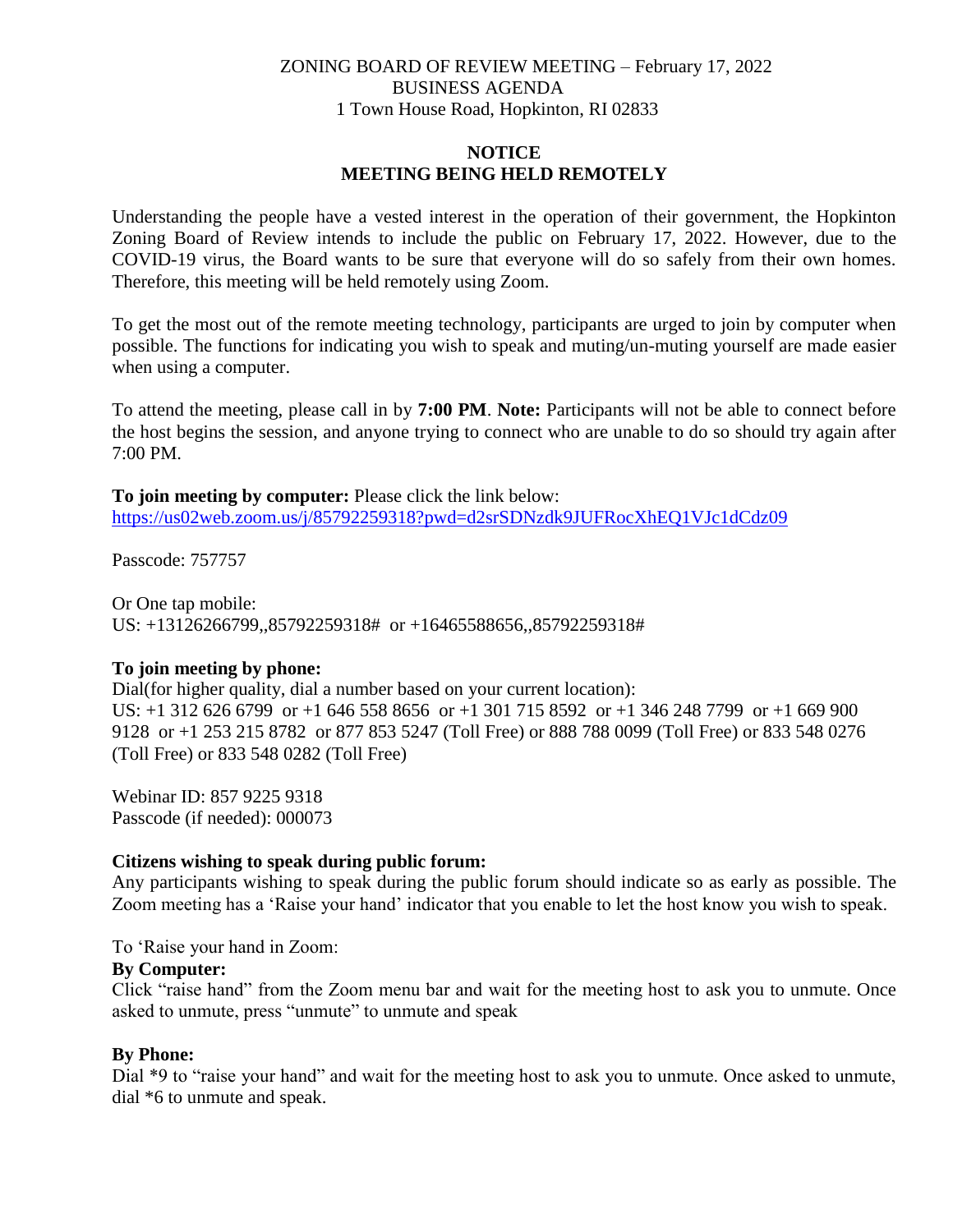### **Please remember when making a public comment to state your name and address before speaking.**

Please note: Because of ever-changing regulations due to the COVID-19 virus, this meeting may be cancelled. Please check the Town of Hopkinton website [www.hopkintonri.org](http://www.hopkintonri.org/) for updates on these meetings and other important Town or COVID-19 information.

#### **Please remember when making comments to state your name before speaking.**

7:00 P.M. Call to Order – Introduction - Moment of silent meditation and salute to the Flag.

Members present.

Members sitting as Board.

Petition I – Hearing

Special Use Permit to allow a pharmacy to serve the Wood River Health clinic and its patrons. Petition is filed by Genoa Healthcare Pharmacy, with mailing address of 400 Perry Highway, Building 1, Suite 101, Pittsburgh, PA 15229, for property owned by Wood River Health Services located at 823 Main Street, Hope Valley, RI 02832, identified as AP 14 Lot 47A, an RS Zone, and filed in accordance with Sections 8C and 10 of Chapter 134 of the Zoning Ordinances of the Town of Hopkinton, as amended.

Applicant or representative present. Filing fees paid and notice posted. Discussion. Decision.

Petition II – Determine completeness of application/consider waivers – Hearing (cont.) A Petition for a Dimensional Variance to allow three 40 foot storage containers and one 40 foot box trailer stored on site from October to May of each year. Petition filed by Bruce Bryant with mailing address of 93 Arcadia Rd, Hope Valley RI 02832, for property owned by Bruce Bryant located at 1127 Main Street, Hope Valley RI 02832, and identified as AP 28 Lot 142, an RFR-80 Zone and filed in accordance with Section 9 of Chapter 134 of the Zoning Ordinances of the Town of Hopkinton, as amended.

Petition III – Determine completeness of application/consider waivers – Hearing (cont.) Special Use Permit to allow three 40 foot storage containers and one 40 foot box trailer stored on site from October to May of each year. Petition filed by Bruce Bryant, with mailing address of 93 Arcadia Rd, Hope Valley, RI 02832, for property owned by Bruce Bryant located at 1127 Main Street, Hope Valley, RI 02832 identified as AP 28, Lot 142 an RFR-80 Zone and filed in accordance with Sections 8C and 10 of Chapter 134 of the Zoning Ordinances of the Town of Hopkinton, as amended.

Applicant or representative present. Filing fees paid and notice posted. Discussion. Decision.